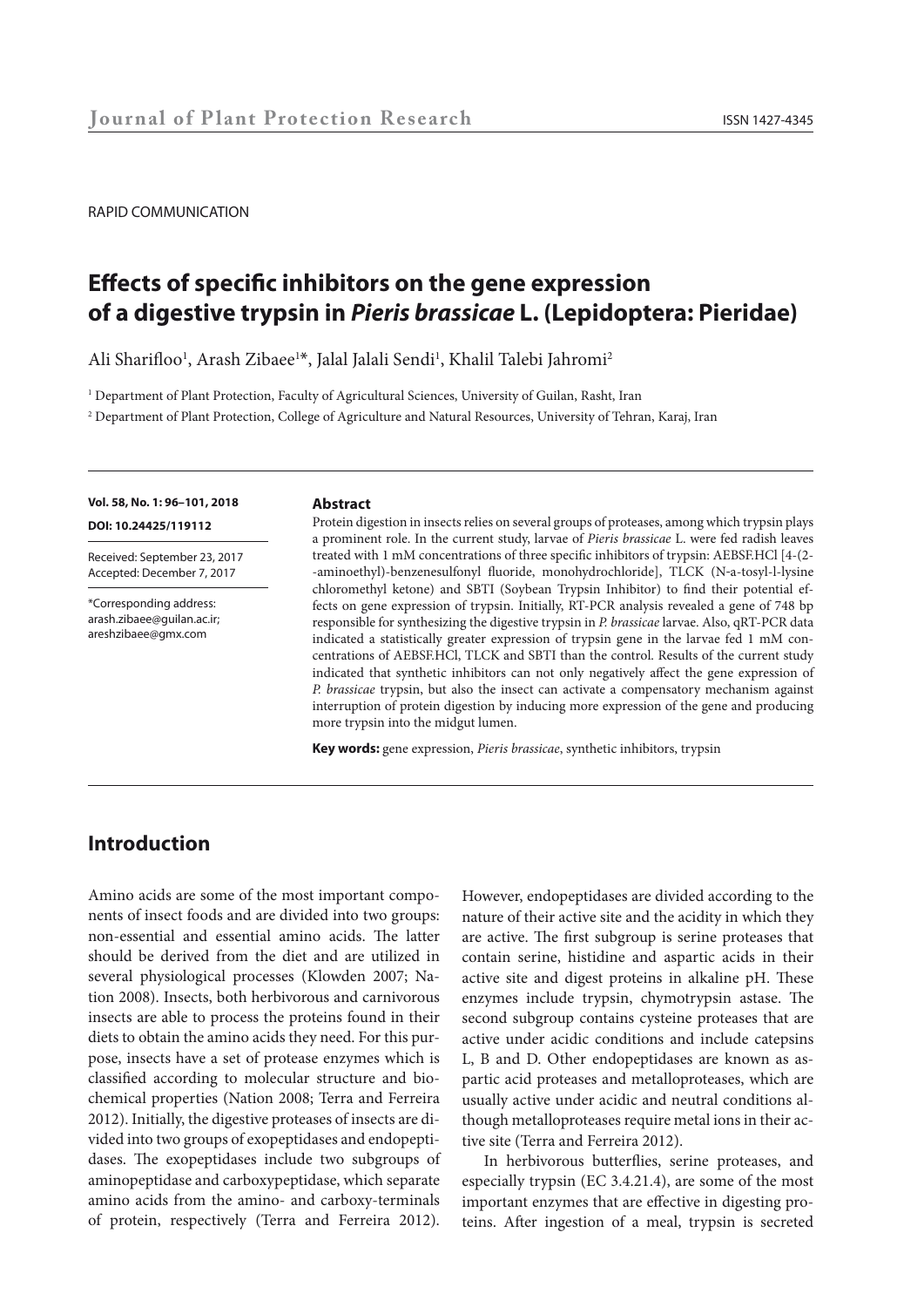into the small vesicles within the cytoplasm of midgut cells, moved to the microvilli of the columnar cells then released into the gut lumen as an exocytotic process (Nation 2008). In the lumen, the enzyme digests protein chains on the carboxyl side of basic l-amino acids like arginine and lysine (Terra and Ferreira 2012). The presence of the enzyme in midgut lumen of insects can be identified using benzoyl-arginine p-nitroanilide (B-R-pNA, often referred to as BAp-NA) or benzoylarginine 7-amino-4-methyl coumarin (B-R-MCA) as substrates and the specifically synthetic inhibitors of N-a-tosyl-l-lysine chloromethyl ketone (TLCK), phenylmethylsulfonyl fluoride (PMSF), and diisopropyl fluorophosphate (DFP) (Terra and Ferreira 2012). Gene sequences of trypsins have been reported in several insect orders by typical properties of the conserved N-terminal residues IVGG, the catalytic amino acid triad of serine proteinase active sites (His 57, Asp 102, and Ser 195), three pairs of conserved cysteine residues for disulfide bonds, and the residue Asp 189 (Peterson *et al*. 1994; Zhu *et al*. 2000; Terra and Ferreira 2012). In our previous study, we determined trypsin activity in the alimentary canal of *Pieris brassicae* L. (Lepidoptera: Pieridae) and its enzymatic properties via purification processes and *in vivo* experiments. The enzyme showed a higher activity in the anterior larval midgut rather than in the posterior larval midgut. Also, the purified enzyme had a specific activity of 21 U ⋅ mg<sup>-1</sup> protein, a recovery of 22%, a purification fold of 28-fold and molecular weight of 25 kDa. The specific inhibitors such as AEBSF.HCl [4-(2-aminoethyl)-benzenesulfonyl fluoride hydrochloride], TLCK (N-a-tosyl-l-lysine chloromethyl ketone) and SBTI (Soybean Trypsin Inhibitor) significantly decreased the activity of the purified trypsin and the nutritional indices of the larvae (Sharifloo *et al*. 2017). The current study was conducted to identify the gene responsible for trypsin synthesis in the midgut of *P. brassicae* larvae and to find possible changes in its expression in the larvae fed a diet containing specific synthetic inhibitors, ABESF.HCl, TLCK and SBTI.

## **Materials and Methods**

## **Insect rearing**

A laboratory cohort of *P. brassicae* was reared on radish leaves at 25±2°C, 85% of relative humidity (RH) and 16 L : 8 D h photoperiod. The larvae were reared till 5th instars to use in the experiments. Every day, fresh radish leaves were provided and the rearing containers were cleaned to avoid pathological infection (Sharifloo *et al*. 2017).

### *In vivo* **assay of specific inhibitors**

Based on our previous results (Sharifloo *et al*. 2017), 1 mM concentrations of SBTI, TLCK, AEBSF.HCl were separately prepared in Triton X-100 solution (0.02%). The radish leaves were dipped into the prepared solution separately for 30 s and put on filter paper (Whatman No. 1) to be dried at laboratory temperature for 60 min. Control leaves were dipped only into Triton X-100 solution (0.02%). The fourth instar larvae of *P. brassicae* were weighed and fed control and treated leaves (already weighed) separately for 72 h. At the end of the given time, the live larvae were dissected for molecular studies. Thirty larvae in three replicates were used for each treatment of AEBSF.HCl, TLCK, SBTI and control, separately.

### **Gene expression of trypsin**

## **RNA extraction**

Guanidine/phenol solution in a RNX-PLUS kit provided by Cynaclone Company (Tehran, Iran) was used to extract total RNA from the midgut of *P. brassicae*  larvae fed leaves treated by with AEBSF.HCl, TLCK, SBTI and Triton X-100 (Control). The midguts of treated larvae were homogenized in 1 ml of ice cold RNX-PLUS solution, vortexed for 10 s and incubated at room temperature for 5 min. Then, 200 µl of chloroform was added to the mixture and shaken for 15 s. After 15 min of incubation on ice, the mixture was centrifuged at 20,000 rpm at 4°C for 15 min. The aqueous phase of the tubes was transferred to other tubes and an equal volume of isopropanol was added to the new tubes which were cooled for 15 min on ice. This mixture was centrifuged at 25,000 at 4°C for 15 min. Supernatants were discarded and 1 ml of 75% ethanol was added and the tubes were re-centrifuged at 9500 rpm at 4°C for 8 min. The supernatants were discarded and the pellets were kept at room temperature for a few minutes to be dried. Finally, 50 µl of DEPC (diethylpyrocarbonate) treated water was added to the pellets and kept at –20°C for cDNA synthesis.

## **RNA quantity and quality determination**

The quantity of the extracted RNA was assayed using 50 μl of DEPC treated water and 1 μl of the extracted RNA at an optical density (OD) of 260 nm to calculate the ratio of OD 260/280 as the quality, OD 260/240 or OD 260/320 as the purity and the extraction performance. The value of 1.8 is a fine indicator for RNA quality.

#### **cDNA synthesis**

A Thermo Scientific RevertAid First Strand cDNA Synthesis Kit was used to synthesize cDNA of the extracted RNA. Briefly, 1 µl of RNA was added to a mixture containing 4 µl of Reaction Buffer 5×, 20 µl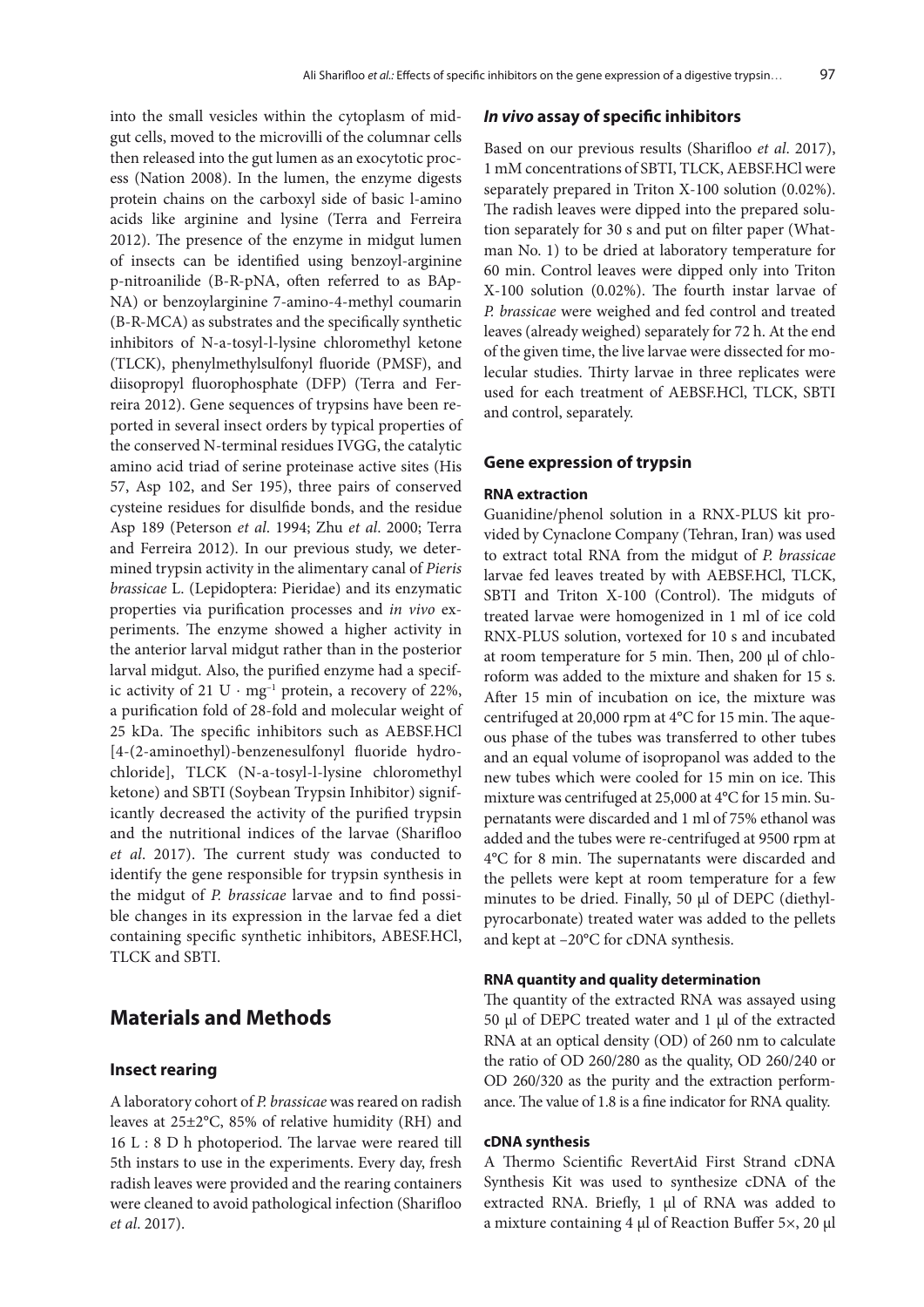of RiboLock, 2 µl of dNTP 10 mM, 1 µl of Revert Aid, 1 µl of Oligo-dT primer and 11 µl of DEPC water. The mixture was incubated at 42°C for 60 min. The procedure was terminated at 70°C for 10 min and the synthesized cDNA was kept at –20°C for specific amplification.

## **cDNA amplification**

The cDNA was amplified by polymerase chain reaction (PCR) using a specific forward primer 5'-TCGAAT-TCATTGTGACCGCCGCTCAYTG-3' and a specific reverse primer 5'-TATCTAGATGGGCCACCG GARTCNCCYTG-3'. PCR program used for amplification included 30 cycles at a denaturing temperature of 95°C for 2 min, 95°C for 30 s, at an annealing temperature of 51°C for 30 s, 72°C for 30 s and at an extending temperature of 72°C for 5 min in a tube with 25 µl containing 1 µl cDNA templates, 2.5 µl reaction buffer,  $0.5$  µl dNTPs,  $0.75$  µl  $MgCl<sub>2</sub>$ ,  $0.25$  µl Taq polymerase, 19 µl DEPC treated water and 0.5 µl of forward and reverse primers in a thermocycler.

## **Gene expression**

Expression of trypsin gene was analyzed using real- -time quantitative PCR (qRT-PCR) in the control, AEBSF.HCl-, TLCK- and SBTI-treated larvae, separately. A Maxima SYBR Green/ROX Kit (FERMENTAS Co) was used in the three replicates and reaction mixture containing 12.5 μl reaction volumes containing 6.25 µl the SYBR Green PCR Master Mix, 0.5 µl of forward (5'-AACCAAGTTGTCTGGGC-3') and reverse primer (3'- GACACCAGGGAAGCG-5') designed from the gained sequence of trypsin, 3.3 µl Nuclease-Free Water and 1 µl of cDNA. Thermal cycling was carried out at 95°C for 2 min, at 95°C for 30 s, at 51°C for 30 s, at 72°C for 30 s and finally at 72°C for 5 min. The control gene in qRT-PCR was 18 srRNA which was amplified using forward primer 5'-CACGGGAAATCTCACCAGG-3' and reverse primer 3'-CAGACAAATCGCTCCAC-CAACTA-5', as suggested by Lu *et al*. (2013).

## **Relative gene expression analysis calculation using a ΔΔCt method**

The relative quantification of gene expression was determined using the 2<sup>-ΔΔCt</sup> method (Livak and Schmittgen 2001). First, Ct values of technical replicates were averaged and ΔCt was calculated by normalizing Ct (Target gene) to Ct (Reference gene) for control and treatments (AEBSF.HCl, TLCK and SBTI). Then, ΔΔCt was calculated by normalizing ΔCt from Cq of Target gene to Cq of Reference gene to average ΔCt for the treatment control. Relative gene expression was calculated (Step 5) as 2-ΔΔCt (Livak and Schmittgen 2001).

## **Sequence analysis and homology modeling**

A BLAST program, available from the National Center for Biotechnology Information (NCBI), NIH, Bethesda, MD, USA, was used to sequence analyses. The phylogenetic analysis was performed using Gene-Dock and Mega software.

## **Statistical analysis**

All data were compared by one-way analysis of variance (ANOVA) followed by Tukey test using SAS software (Version 9.3, SAS Inc.). Differences between samples were considered statistically significant at p < 0.05 and marked in figures and tables by letters.

## **Results and Discussion**

## **Gene expression of trypsin**

The trypsin gene of *P. brassicae* larvae was partially identified by a pair of specific primers as a product length of 748 bp (Fig. 1). The sequence showed a significant



**Fig. 1.** PCR products of the extracted total mRNA from *Pieris brassicae* larvae. Determination of cDNA goodness using specific primers for trypsin gene amplification. PCR product shows the relative length between 600 and 700 bp of ladder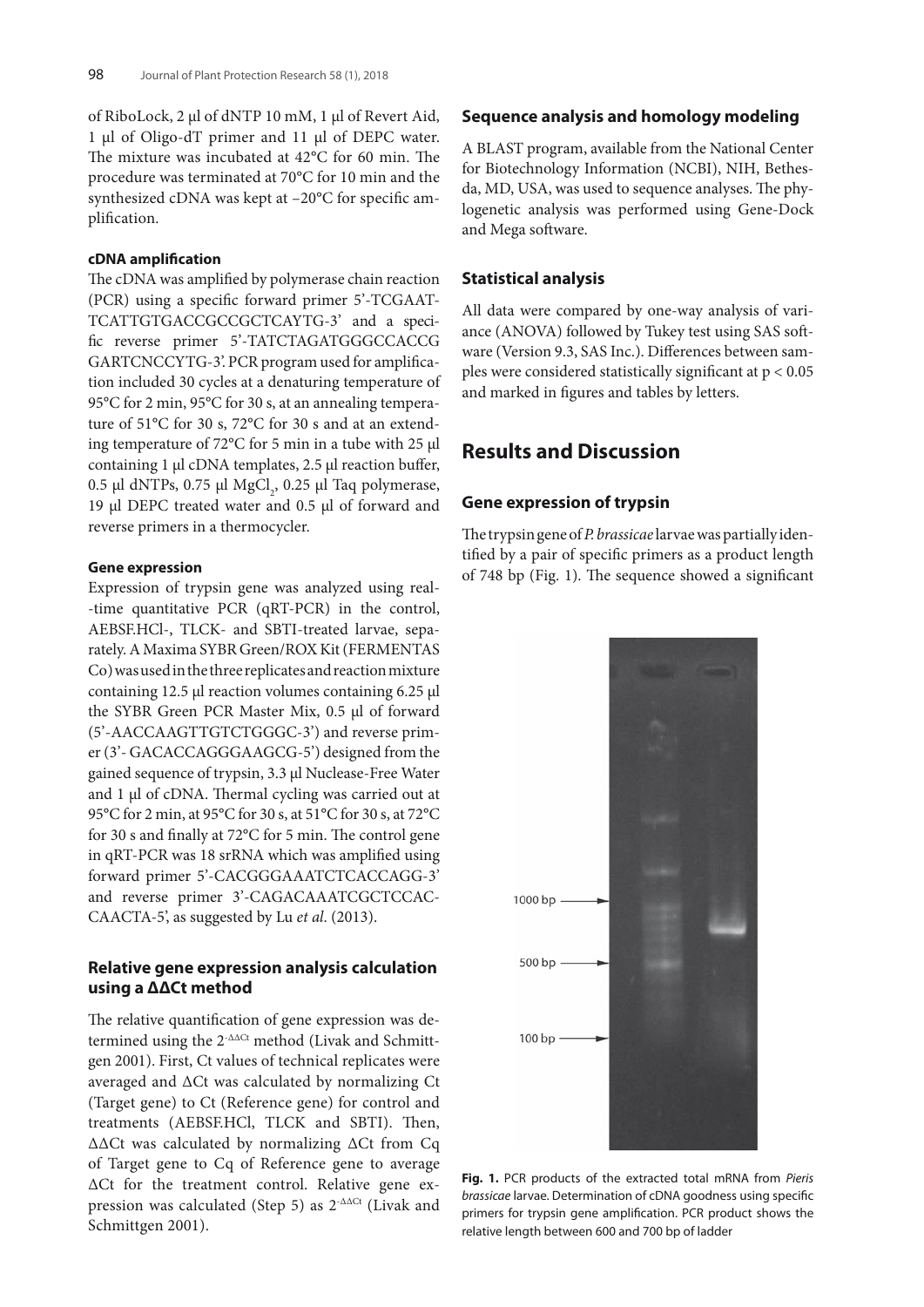similarity (67–82%) to the previously reported lepidopteran serine proteases of *P. brassicae*, *Papilio xuthus* L. (Lepidoptera: Papilionidae) and *P. polytes* L. as well as trypsins of the two isolates of *Antheraea assama* Helfer (Lepidoptera: Saturniidae) (KF471009.1, AK402734.1, AK404896.1, DQ872511.1, FJ217713.1) (Fig. 2). The phylogenetic tree drawn by mega software showed that the serine and trypsin genes identified in lepidopterans may be divided into two main groups based on the maximum likelihood tool (Fig. 3). The first group contained the genes from moths but the second group had the serines and trypsins identified in butterflies (Fig. 3). Results on the qRT-PCR revealed a higher expression of trypsin gene in *P. brassicae* larvae fed leaves treated with AEBSF, TLCK and SBTI than the control so that the highest expression ratio was obtained for SBTI as 95-fold (Fig. 4).

Serine proteases are the predominant proteases in lepidoptera because of the alkali pH in their midgut (Applebaum 1985). The biochemical and molecular properties of these enzymes have been determined in several lepidopterous insect pests (Terra and Ferreira 2012). Among serine proteases, trypsins are of interest because of their important role in protein digestion and interaction with plant compounds, mainly inhibitors. The partially determined gene responsible for synthesis of trypsin in *P. brassicae* larvae had more than 67% similarities to some other lepidopteran trypsins mainly butterflies. In fact, the phylogenetic tree using the maximum likelihood tool revealed two groups of trypsin genes: one belongs to moths, the other to butterflies. These results revealed a genetic divergence of trypsin in these two groups based on environmental and habit variations. Lazarevic and Jankovic-Tomanic (2015) believe differences of amino acid sequences and the number of trypsin genes may undergo the different molecular mechanisms highlighting species variations in trypsin activity (as we found in the phylogenetic



**Fig. 2.** Sequencing results and alignment of PCR products proved to be trypsin of *Pieris brassicae* larvae by GENEDOC software. The given sequence was aligned with the serines of *P. brassicae* and *Papilio xuthus* as the most similar sequences based on NCBI database. Pbserine − *P. brassicae* trypsin, Pxserine − *Papilio xuthus* serine, AatrypsinT933 − *Antheraea assama* T933, Ppserine − *Papilio polytes* serine, AaPb4 − *Antheraea assama* clone AAPb4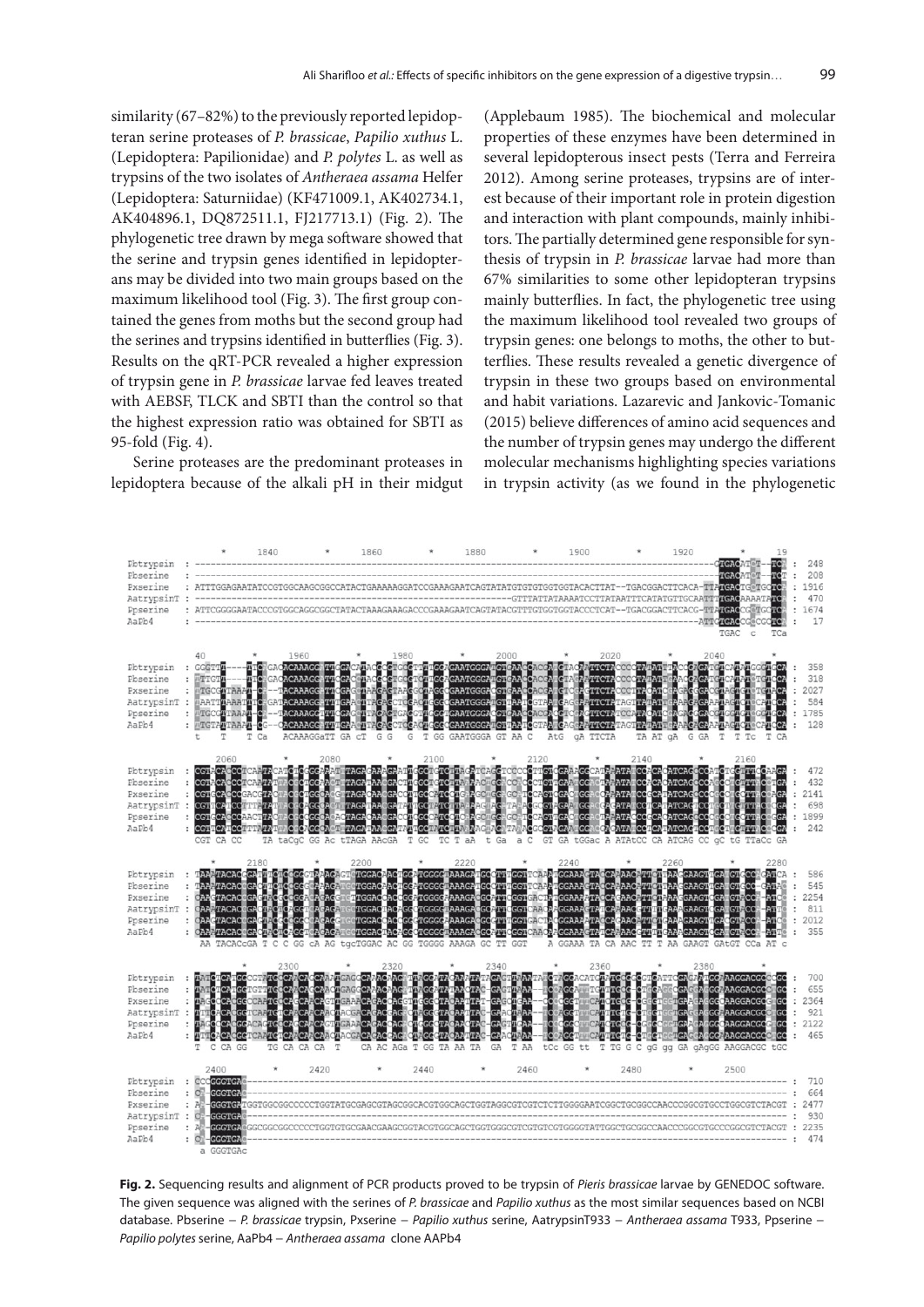

**Fig. 3.** Phylogenetic tree of trypsin from *Pieris brassicae* (Pbtrypsin) with other lepidopterans. Mstrypsin − *Manduca sexta*, Pitrypsin − *Plodia interpunctella*, Msetrypsin − *Mythimma separata*, Sftrypsin − *Spodoptera frugiperda*, Lgtrypsin − *Leguminivora glycinivorella*, Aptrypsin − *Antheraea pernyi*, Aytrypsin − *Antheraea yamami*, Hvtrypsin − *Heliothis virescens*,Hatrypsin − *Helicoverpa armigera*, Pmtrypsin − *Papilio machaon*, Pbserine − *P. brassicae* serine, Pxserine − *Papilio xuthus* serine, Ppserine − *Papilio polytes*  serine, AatrypsinT933 − *Antheraea assama* T933, AaPb4 − *Antheraea assama* clone AAPb4



**Fig. 4.** Gene expression of trypsin in control and treated *Pieris brassicae* larvae by specific inhibitors. Means ± SE are shown for each item. Statistical differences are shown by different letters (Tukey test,  $p \le 0.05$ )

tree, see above). On the other hand, adaptation to specific diets or environment may cause mutations in structural genes related to the activity and stability of trypsin, as well as mutations in regulatory genes of adaptive expression patterns (Lazarevic and Jankovic-Tomanic 2015).

The higher expression of trypsin gene in larvae fed the synthetic inhibitors indicates the presence of a compensatory mechanism in *P. brassicae* overcoming nutrient deficiencies due to biochemical trypsin

inhibition. Such a mechanism can be considered from an evolutionary perspective. Nation (2008) believes there is a relationship between the type of inhibitors in food and the evolutionary selection for secretion of type and number of digestive proteases. The majority of inhibitors affect serine proteinases, mainly trypsins, which can be chemically synthesized or derived from plants, e.g. SBTI, which are used in plant breeding programs leading to resistant host plants. In response to the consumption of a trypsin inhibitor, insects secrete additional trypsin-like enzyme(s) to continue digestion of food (Broadway 1995; Broadway and Villani 1995). Such hyperproduction has been observed in our study by the higher expression of trypsin gene in the *P. brasicae* larvae treated with the synthetic inhibitors.

Concerns about using synthetic insecticides have encouraged the use of non-chemical or safer control procedures to decrease yield losses caused by insect pests. Nature-based molecules are promising alternatives to chemical insecticides, for example, plant protease inhibitors which are used in several molecular approaches to provide host plant resistance to a specific pest. However, first, it is imperative to fully understand the biochemical and molecular nature of the target enzyme and its potential interaction with